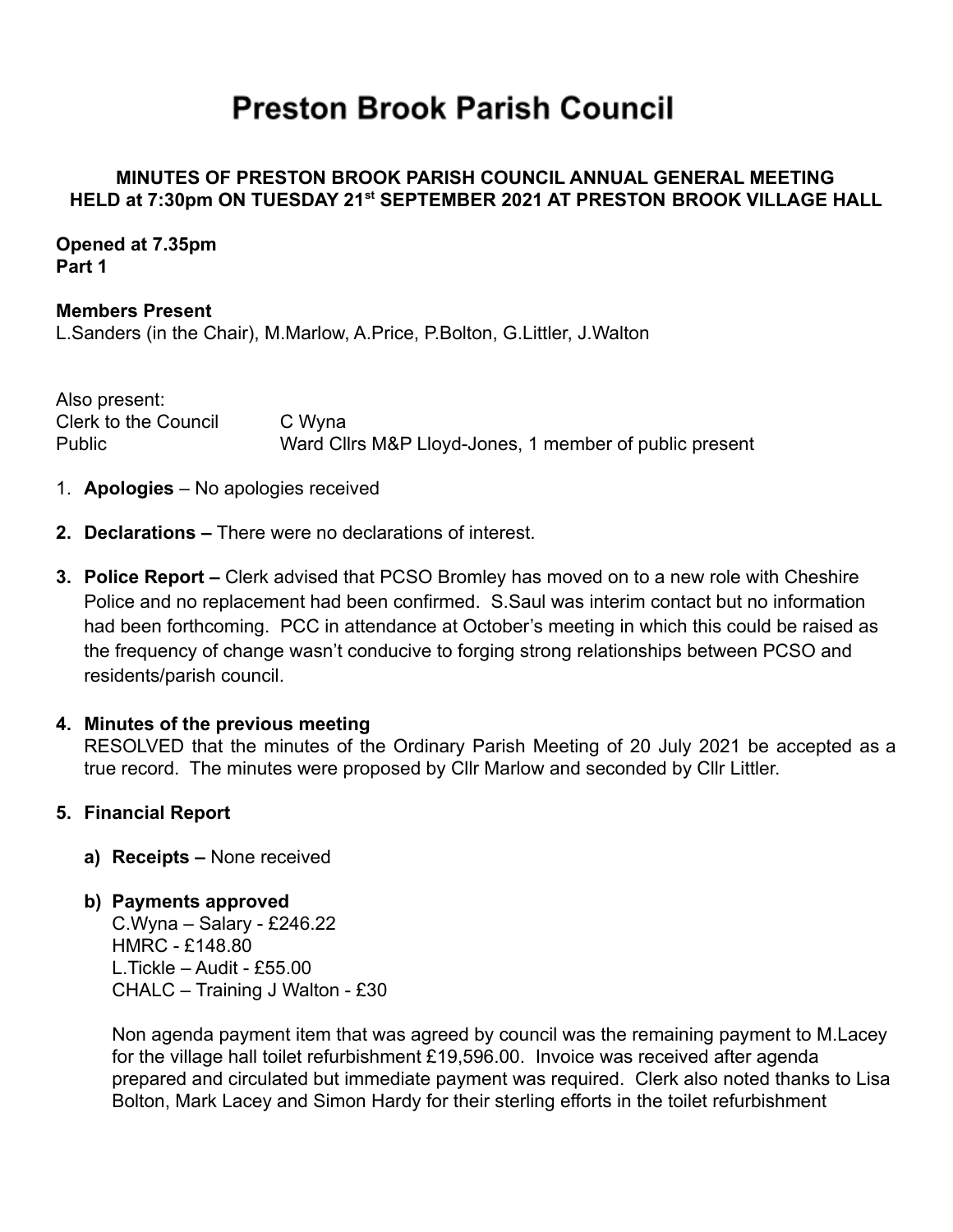programme.

c) **Balance of account -** £11,206.81 (credit of £18,042 due from village hall).

# 6. **TPO works**

# **a) To discuss and approve costs of £550+VAT for works on TPO tree at Bridgewater Grange following receipt of tree survey**

A detailed survey report had been provided and costs had been sought from suppliers to undertake the works. £550+VAT from Treebor who we've used for tree works before, and another from Hollyoak at £635+VAT. AGREED to proceed with quote from Treebor.

# 7. **Sub committees**

# **a) To discuss and agree approach to sub-committees for the parish council**

Cllr Price raised the benefits given the aims and ambitions of the parish council to form sub-committees with nominated Cllrs taking active roles within those groups. Through discussion ideas of village hall, rebranding, community engagement, safety/road and traffic were discussed. The clerk advised that this was a sound approach but the benefit that those groups could be offered delegated authority with associated budget (subject to terms of reference) to carry out projects with reporting back to the main council as the overall decision-making body. Councillors were to take away and give some thought with a view to agreeing at the next meeting.

# **8. Correspondence**

None received.

# **9. Urgent items**

a) Signage – Clerk updated the WML sign was in progress and that whilst the other sign for other side of road was to be earmarked for next financial year, Clerk was pushing to be replaced. Fingerpost sign – suggested to discuss with Ian Saxby who was hopefully attending October meeting.

b) Village hall – Cllr Marlow had suggested a possible visit to Hale village hall to seek insight into the transition to the parish council and also to view the hall and see it in operation.

c) Cllr Lloyd-Jones updated on a public complaint in relation to community safety re: Daresbury hotel. The matter had been resolved. Further discussion took place around the current situation of asylum seekers at the hotel.

d) Creamfields – Cllr Price raised concerns on the noise levels with this years event. It was acknowledged that it was considerably worse this year than previously. Action to review the licence was to be considered as it was believed to be up for renewal. This is to be checked by ward Cllr Lloyd-Jones and as residents and parish council we should have a say in any renewals alongside the licensing authority.

e) Housing – Cllr P.Lloyd-Jones discussed current housing applications within the ward areas including Sandymoor. This was followed by some discussion but mindful that in time Preston Brook would likely see a housing increase.

f) Clerk to contact Halton BC about possibility of business rate contribution to the precept from local businesses. Whilst highly unlikely, it was agreed to contact and understand potential

The clerk used some time to bring ward Cllrs up to date with key issues affecting the village and